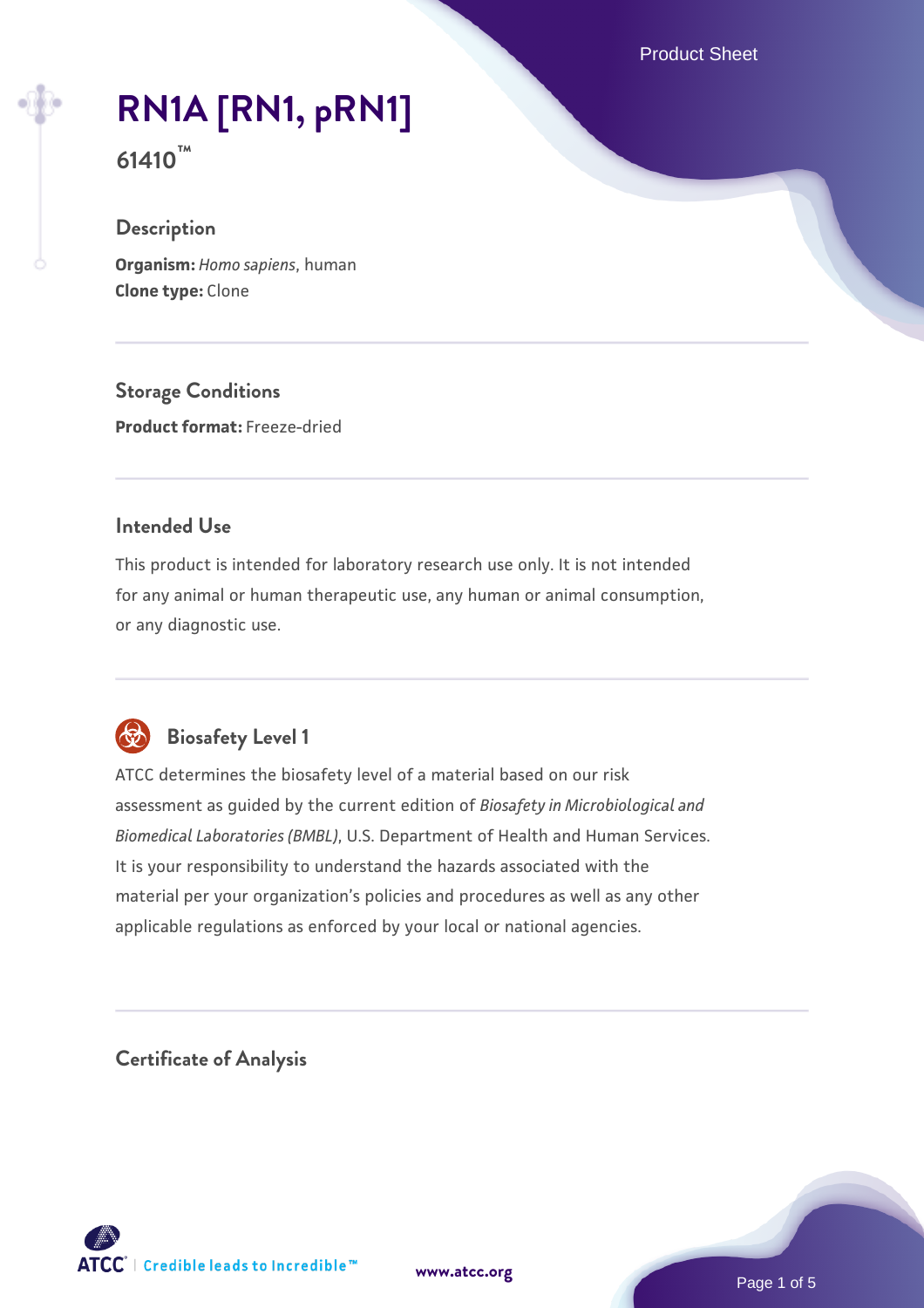### **[RN1A \[RN1, pRN1\]](https://www.atcc.org/products/61410)** Product Sheet **61410**

For batch-specific test results, refer to the applicable certificate of analysis that can be found at www.atcc.org.

#### **Insert Information**

**Insert size (kb):** 1.1000000000000001 **Type of DNA:** genomic **Insert source:** DNA from 908K1B17 hybrid cell line **Insert tissue:** DNA from 908K1B17 hybrid cell line **Gene product:** DNA Segment, single copy [DXS369] **Alleles:** A2, B1, B2, A1

#### **Vector Information**

**Construct size (kb):** 4.0

#### **Growth Conditions**

**Medium:**  [ATCC Medium 1227: LB Medium \(ATCC medium 1065\) with 50 mcg/ml](https://www.atcc.org/-/media/product-assets/documents/microbial-media-formulations/1/2/2/7/atcc-medium-1227.pdf?rev=581c98603b3e4b29a6d62ee0ba9ca578) [ampicillin](https://www.atcc.org/-/media/product-assets/documents/microbial-media-formulations/1/2/2/7/atcc-medium-1227.pdf?rev=581c98603b3e4b29a6d62ee0ba9ca578) **Temperature:** 37°C

#### **Material Citation**

If use of this material results in a scientific publication, please cite the material in the following manner: RN1A [RN1, pRN1] (ATCC 61410)

#### **References**

References and other information relating to this material are available at

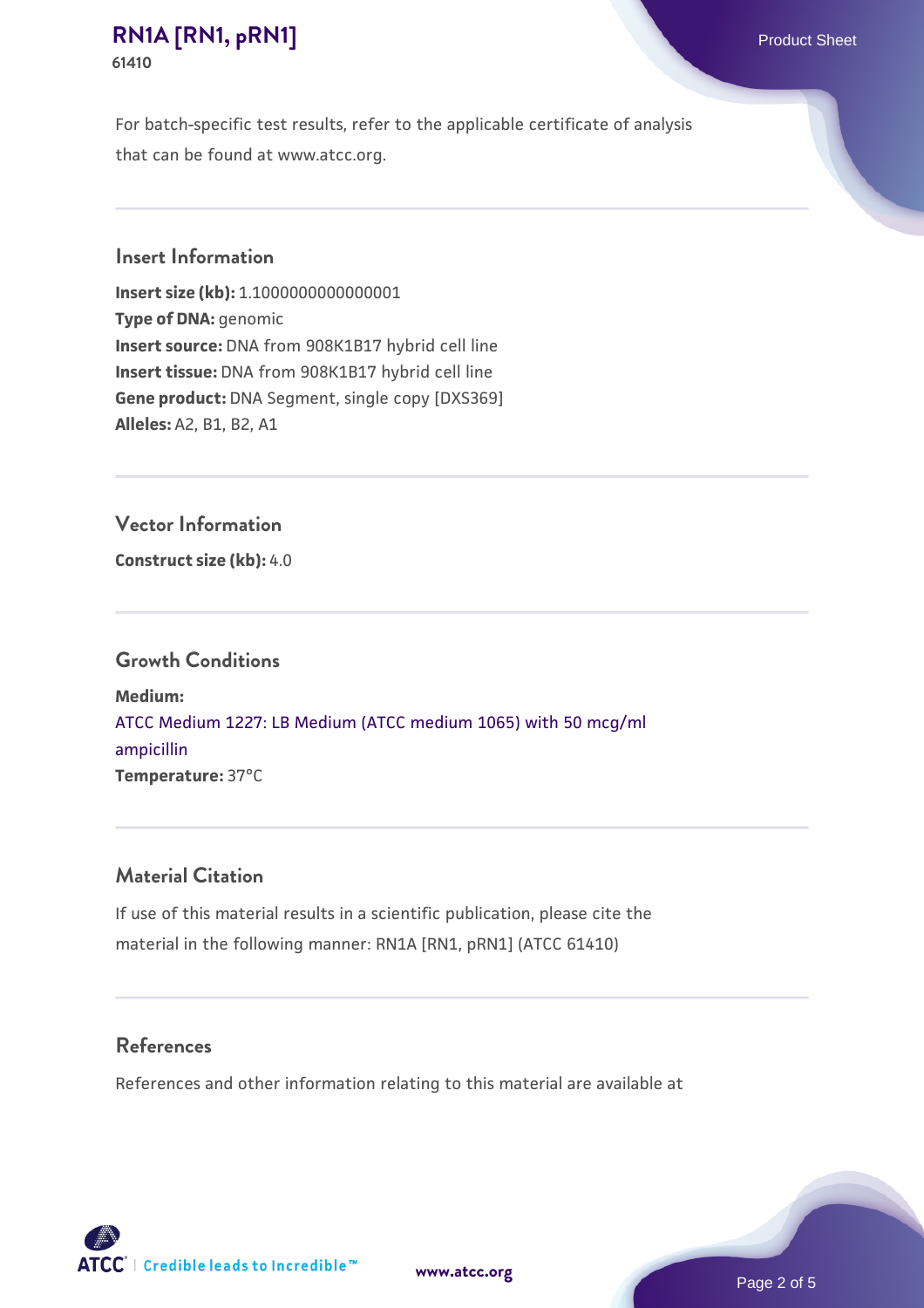#### **[RN1A \[RN1, pRN1\]](https://www.atcc.org/products/61410)** Product Sheet **61410**

www.atcc.org.

# **Warranty**

The product is provided 'AS IS' and the viability of ATCC® products is warranted for 30 days from the date of shipment, provided that the customer has stored and handled the product according to the information included on the product information sheet, website, and Certificate of Analysis. For living cultures, ATCC lists the media formulation and reagents that have been found to be effective for the product. While other unspecified media and reagents may also produce satisfactory results, a change in the ATCC and/or depositor-recommended protocols may affect the recovery, growth, and/or function of the product. If an alternative medium formulation or reagent is used, the ATCC warranty for viability is no longer valid. Except as expressly set forth herein, no other warranties of any kind are provided, express or implied, including, but not limited to, any implied warranties of merchantability, fitness for a particular purpose, manufacture according to cGMP standards, typicality, safety, accuracy, and/or noninfringement.

#### **Disclaimers**

This product is intended for laboratory research use only. It is not intended for any animal or human therapeutic use, any human or animal consumption, or any diagnostic use. Any proposed commercial use is prohibited without a license from ATCC.

While ATCC uses reasonable efforts to include accurate and up-to-date information on this product sheet, ATCC makes no warranties or representations as to its accuracy. Citations from scientific literature and patents are provided for informational purposes only. ATCC does not warrant that such information has been confirmed to be accurate or complete and



**[www.atcc.org](http://www.atcc.org)**

Page 3 of 5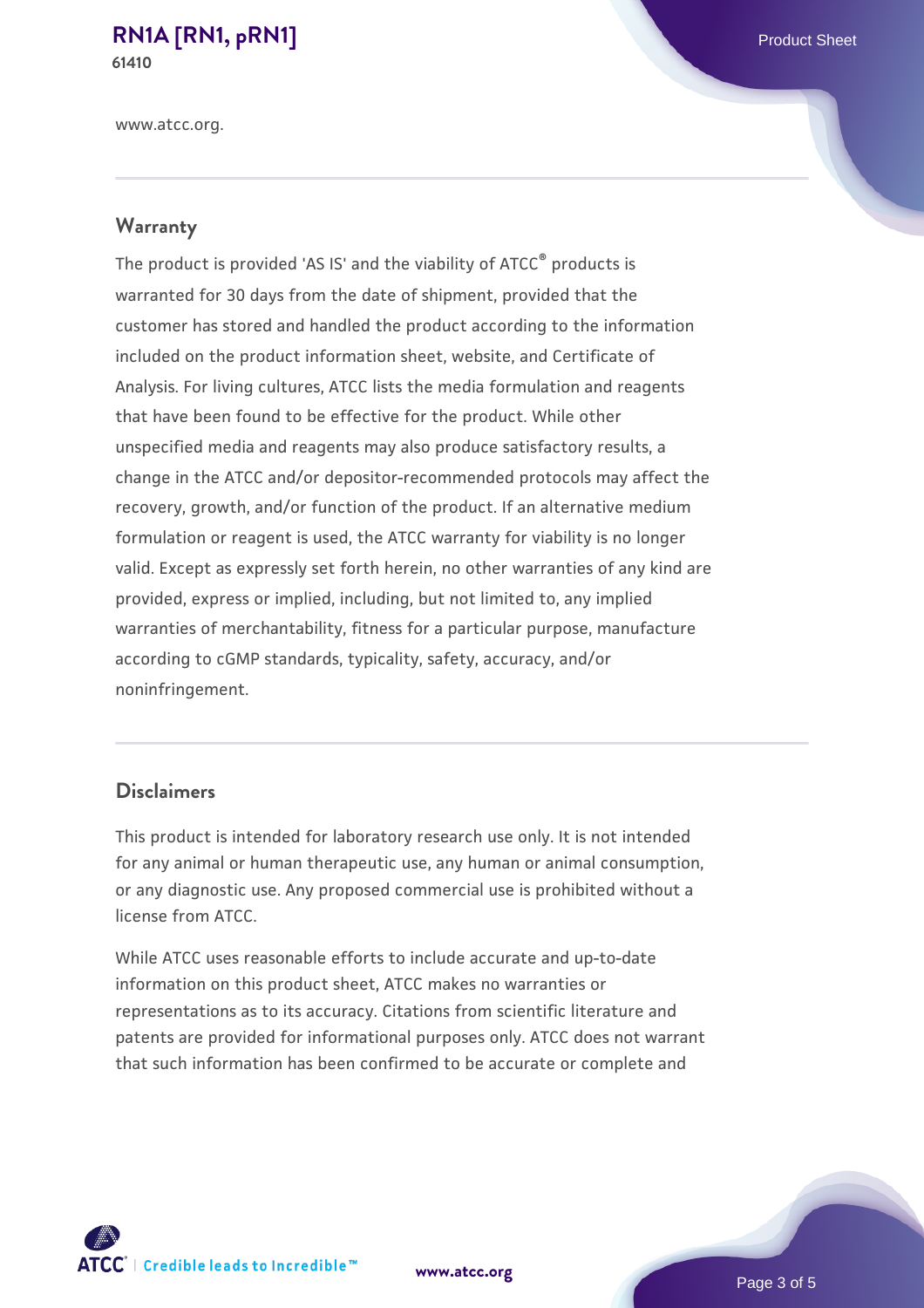the customer bears the sole responsibility of confirming the accuracy and completeness of any such information.

This product is sent on the condition that the customer is responsible for and assumes all risk and responsibility in connection with the receipt, handling, storage, disposal, and use of the ATCC product including without limitation taking all appropriate safety and handling precautions to minimize health or environmental risk. As a condition of receiving the material, the customer agrees that any activity undertaken with the ATCC product and any progeny or modifications will be conducted in compliance with all applicable laws, regulations, and guidelines. This product is provided 'AS IS' with no representations or warranties whatsoever except as expressly set forth herein and in no event shall ATCC, its parents, subsidiaries, directors, officers, agents, employees, assigns, successors, and affiliates be liable for indirect, special, incidental, or consequential damages of any kind in connection with or arising out of the customer's use of the product. While reasonable effort is made to ensure authenticity and reliability of materials on deposit, ATCC is not liable for damages arising from the misidentification or misrepresentation of such materials.

Please see the material transfer agreement (MTA) for further details regarding the use of this product. The MTA is available at www.atcc.org.

#### **Copyright and Trademark Information**

© ATCC 2021. All rights reserved. ATCC is a registered trademark of the American Type Culture Collection.

#### **Revision**

This information on this document was last updated on 2021-05-19

## **Contact Information**



**[www.atcc.org](http://www.atcc.org)**